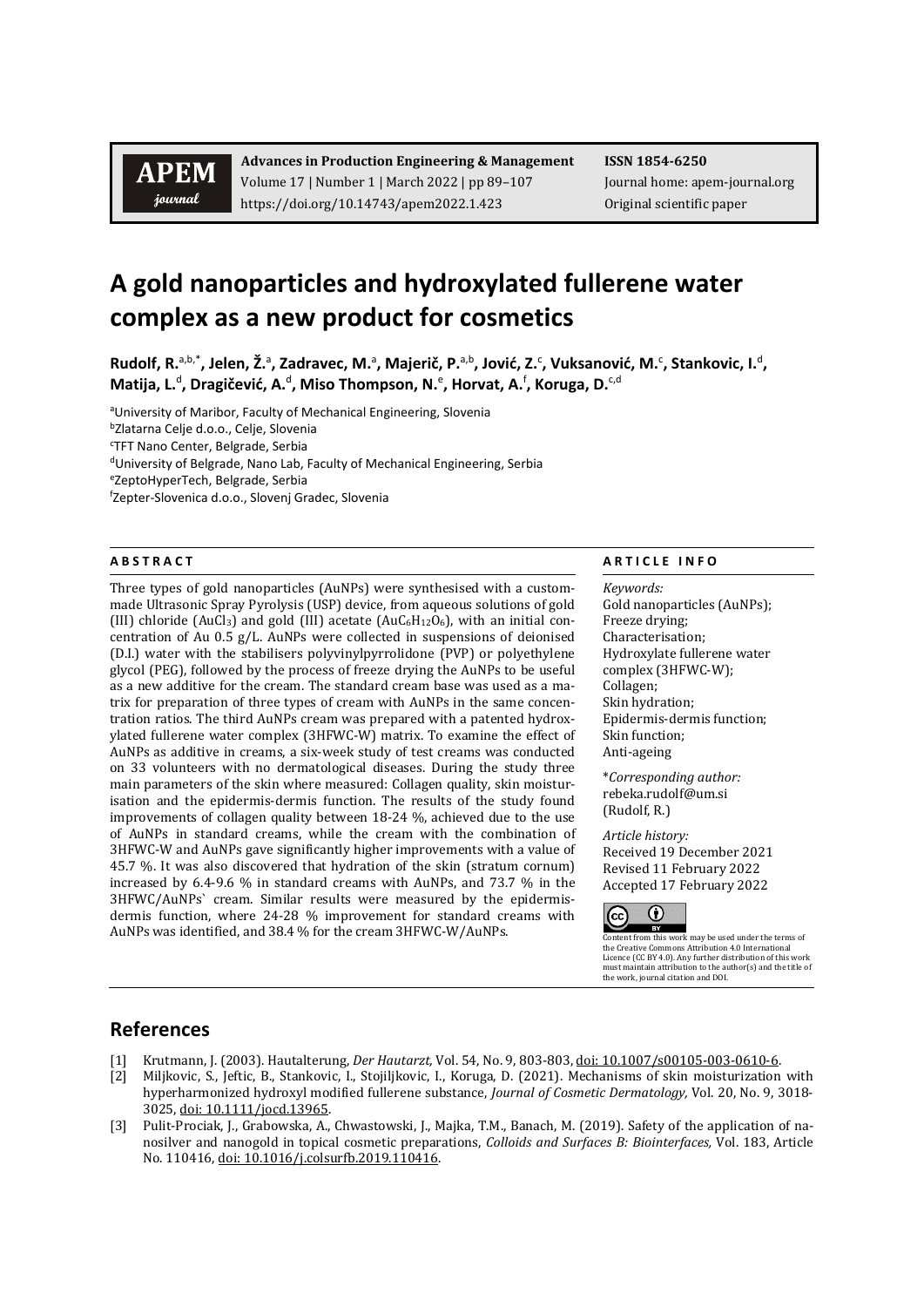- [4] Gupta, R., Rai, B. (2017). Effect of size and surface charge of gold nanoparticles on their skin permeability: A molecular dynamics study, *Scientific Reports*, Vol. 7, Article No. 45292[, doi: 10.1038/srep45292.](https://doi.org/10.1038/srep45292)
- [5] Manatunga, D.C., Godakanda, V.U., Herath, H.M.L.P. B, de Silva, R.M., Yeh, C.-Y., Chen, J.-Y., de Silva, A.A.A., Rajapaksha, S., Nilmini, R., de Silva, K.M.N. (2020). Nanofibrous cosmetic face mask for transdermal delivery of nano gold: Synthesis, characterization, release and zebra fish employed toxicity studies, *Royal Society Open Science,* Vol. 7, Article No. 201266[, doi: 10.1098/rsos.201266.](https://doi.org/10.1098/rsos.201266)
- [6] Bachelet, M. (2016). Design of pH-responsive gold nanoparticles in oncology, *Materials Science and Technology,* Vol. 32, No. 8, 794-804[, doi: 10.1179/1743284715Y.0000000090.](https://doi.org/10.1179/1743284715Y.0000000090)
- [7] Banstola, A., Emami, F., Jeong, J.-H., Yook, S. (2018). Current applications of gold nanoparticles for medical imaging and as treatment agents for managing pancreatic cancer, *Macromolecular Research,* Vol. 26, No. 11, 955-964, [doi: 10.1007/s13233-018-6139-4.](https://doi.org/10.1007/s13233-018-6139-4)
- [8] Yupapin, P., Suwandee, P. (2016). Nano-particles for cosmetic use: Particle sizing, cytotoxicity test, and facial gesture monitoring model, *Journal of Cosmetology & Trichology,* Vol. 2, No. 2, Article No. 112[, doi: 10.4172/2471-](https://doi.org/10.4172/2471-9323.1000112) [9323.1000112.](https://doi.org/10.4172/2471-9323.1000112)
- [9] Kaul, S., Gulati, N., Verma, D., Mukherjee, S., Nagaich, U. (2018). Role of nanotechnology in cosmeceuticals: A review of recent advances, *Journal of Pharmaceutics,* Vol. 2018, Article ID 3420204, [doi: 10.1155/2018/3420](https://doi.org/10.1155/2018/3420204) [204.](https://doi.org/10.1155/2018/3420204)
- [10] Kim, J.-H., Hong, C.-O., Koo, Y.-C., Choi, H.-D., Lee, K.-W. (2012). Anti-glycation effect of gold nanoparticles on collagen, *Biological and Pharmaceutical Bulletin,* Vol. 35, No. 2, 260-264, [doi: 10.1248/bpb.35.260.](https://doi.org/10.1248/bpb.35.260)
- [11] Fytianos, G., Rahdar, A., Kyzas, G.Z. (2020). Nanomaterials in cosmetics: Recent updates, *Nanomaterials,* Vol. 10, No. 5, Article No. 979, [doi: 10.3390/nano10050979.](https://doi.org/10.3390/nano10050979)
- [12] Lieber, C.M., Chen, C.-C. (1994). Preparation of fullerenes and fullerene-based materials, *Solid State Physics,* Vol. 48, 109-148[, doi: 10.1016/S0081-1947\(08\)60578-0.](https://doi.org/10.1016/S0081-1947(08)60578-0)
- [13] Matija, L., Tsenkova, R., Munćan, J., Miyazaki, M., Banba, K., Tomić, M., Jeftić, B. (2013). Fullerene based nanomaterials for biomedical applications: Engineering, functionalization and characterization, *Advanced Materials Research,* Vol. 633, 224-238[, doi: 10.4028/www.scientific.net/AMR.633.224.](https://doi.org/10.4028/www.scientific.net/AMR.633.224)
- [14] Milani, M., Sparavigna, A. (2017). The 24-hour skin hydration and barrier function effects of a hyaluronic 1%, glycerin 5%, and Centella asiatica stem cells extract moisturizing fluid: An intra-subject, randomized, assessorblinded study, *Clinical, Cosmetic and Investigational Dermatology,* Vol. 10, 311-315[, doi: 10.2147/CCID.S144180.](https://doi.org/10.2147/CCID.S144180)
- [15] Marinković, K., Gomez, L.S., Rabanal, M.E., Mančić, L., Milošević, O. (2010). Aerosol route in processing of nanostructured phosphor materials, *Processing and Application of Ceramics,* Vol. 4, No. 3, 135-145[, doi: 10.2298/](https://doi.org/10.2298/pac1003135m) [pac1003135m.](https://doi.org/10.2298/pac1003135m)
- [16] Majerič, P., Rudolf, R. (2020). Advances in ultrasonic spray pyrolysis processing of noble metal nanoparticles– Review, *Materials,* Vol. 13, No. 16, Article No. 3485, [doi: 10.3390/ma13163485.](https://doi.org/10.3390/ma13163485)
- [17] Ravnik, J., Golobič, I., Sitar, A., Avanzo, M., Irman, Š., Kočevar, K., Cegnar, M., Zadravec, M., Ramšak, M., Hriberšek, M. (2018). Lyophilization model of mannitol water solution in a laboratory scale lyophilizer, *Journal of Drug Delivery Science and Technology,* Vol. 45, 28-38, [doi: 10.1016/j.jddst.2018.02.015.](https://doi.org/10.1016/j.jddst.2018.02.015)
- [18] Cui, Y., Wu, Q., He, J., Li, M., Zhang, Z., Qiu, Y. (2020). Porous nano-minerals substituted apatite/chitin/pectin nanocomposites scaffolds for bone tissue engineering, *Arabian Journal of Chemistry,* Vol. 13, No. 10, 7418-7429, [doi: 10.1016/j.arabjc.2020.08.018.](https://doi.org/10.1016/j.arabjc.2020.08.018)
- [19] Chang, Y., Zheng, C., Chinnathambi, A., Alahmadi, T.A., Alharbi, S.A. (2021). Cytotoxicity, anti-acute leukemia, and antioxidant properties of gold nanoparticles green-synthesized using Cannabis sativa L leaf aqueous extract, *Arabian Journal of Chemistry,* Vol. 14, No. 4, Article No. 103060, [doi: 10.1016/j.arabjc.2021.103060.](https://doi.org/10.1016/j.arabjc.2021.103060)
- [20] Koruga, D. (2011). *Composition of matter containing harmonized hydroxyl modified fullerene substance,* Patent US 8058483 B52, from *<https://patents.google.com/patent/US8058483>*, accessed December 18, 2021.
- [21] Koruga, D. (2019). *Compositions comprising hyper harmonized hydroxyl modified fullerene substances*, Patent App. No. PCT/EP2019/083307, Int. Pub. No.:WO 2021/110234 A1, 2021, from *[https://patents.google.com/patent/](https://patents.google.com/patent/%20WO2021110234A1/en)  [WO2021110234A1/en](https://patents.google.com/patent/%20WO2021110234A1/en)*, accessed December 18, 2021.
- [22] Matija, L., Koruga, D., Jovanović, J., Dobrosavljević, D., Ignjatović, N. (2004). In vitro and in vivo investigation of collagen – C60(OH)24 interaction, *Materials Science Forum,* Vol. 453-454, 561-566[, doi: 10.4028/www.scientific.](https://doi.org/10.4028/www.scientific.net/msf.453-454.561) [net/msf.453-454.561.](https://doi.org/10.4028/www.scientific.net/msf.453-454.561)
- [23] Miljković, N., Godman, B., Kovačević, M., Polidori, P., Tzimis, L., Hoppe-Tichy, T., Saar, M., Antofie, I., Horvath, L., De Rijdt, T., Vida, R.G., Kkolou, E., Preece, D., Tubić, B., Peppard, J., Martinez, A., Yubero, C.G., Haddad, R., Rajinac, D., Zelić, P., Jenzer, H., Tartar, F., Gitler, G., Jeske, M., Davidescu, M., Beraud, G., Kuruc-Polje, D., Haag, K.S., Fischer, H., Sviestina, I., Ljubojević, G., Markestad, A., Vujić-Aleksić, V., Nežić, L., Crkvenčič, A., Linnolahti, J., Ašanin, B., Duborija-Kovačević, N., Bochenek, T., Huys, I., Miljković, B. (2020). Prospective risk assessment of medicine shortages in Europe and Israel: Findings and implications, *Frontiers in Pharmacology,* Vol. 11, Article No. 357, [doi: 10.3389/fphar.2020.00357.](https://doi.org/10.3389/fphar.2020.00357)
- [24] Rudolf, R., Friedrich, B., Stopić, S., Anžel, I., Tomić, S., Čolić, M. (2012). Cytotoxicity of gold nanoparticles prepared by ultrasonic spray pyrolysis, *Journal of Biomaterials Applications,* Vol. 26, No. 5, 595-612, [doi: 10.1177/](https://doi.org/10.1177/0885328210377536) [0885328210377536](https://doi.org/10.1177/0885328210377536) .
- [25] Rudolf, R., Majerič, P., Tomić, S., Shariq, M., Ferčec, U., Budič, B., Friedrich, B. Vučević, D., Čolić, M. (2017). Morphology, aggregation properties, cytocompatibility, and anti-inflammatory potential of citrate-stabilized AuNPs prepared by modular ultrasonic spray pyrolysis, *Journal of Nanomaterials*, Vol. 2017, Article ID 9365012, [doi:](https://www.hindawi.com/journals/jnm/2017/9365012/)  [10.1155/2017/9365012.](https://www.hindawi.com/journals/jnm/2017/9365012/)
- [26] Rudolf, R., Majerič, P., Štager, B. Albreht, B. (2020). *Process for the production of gold nanoparticles by modified ultrasonic spray pyrolysis:* patent application no. P-202000079. Ljubljana: Office of the Republic of Slovenia for Intellectual Property, Slovenia, Ljubljana: Urad RS za intelektualno lastnino.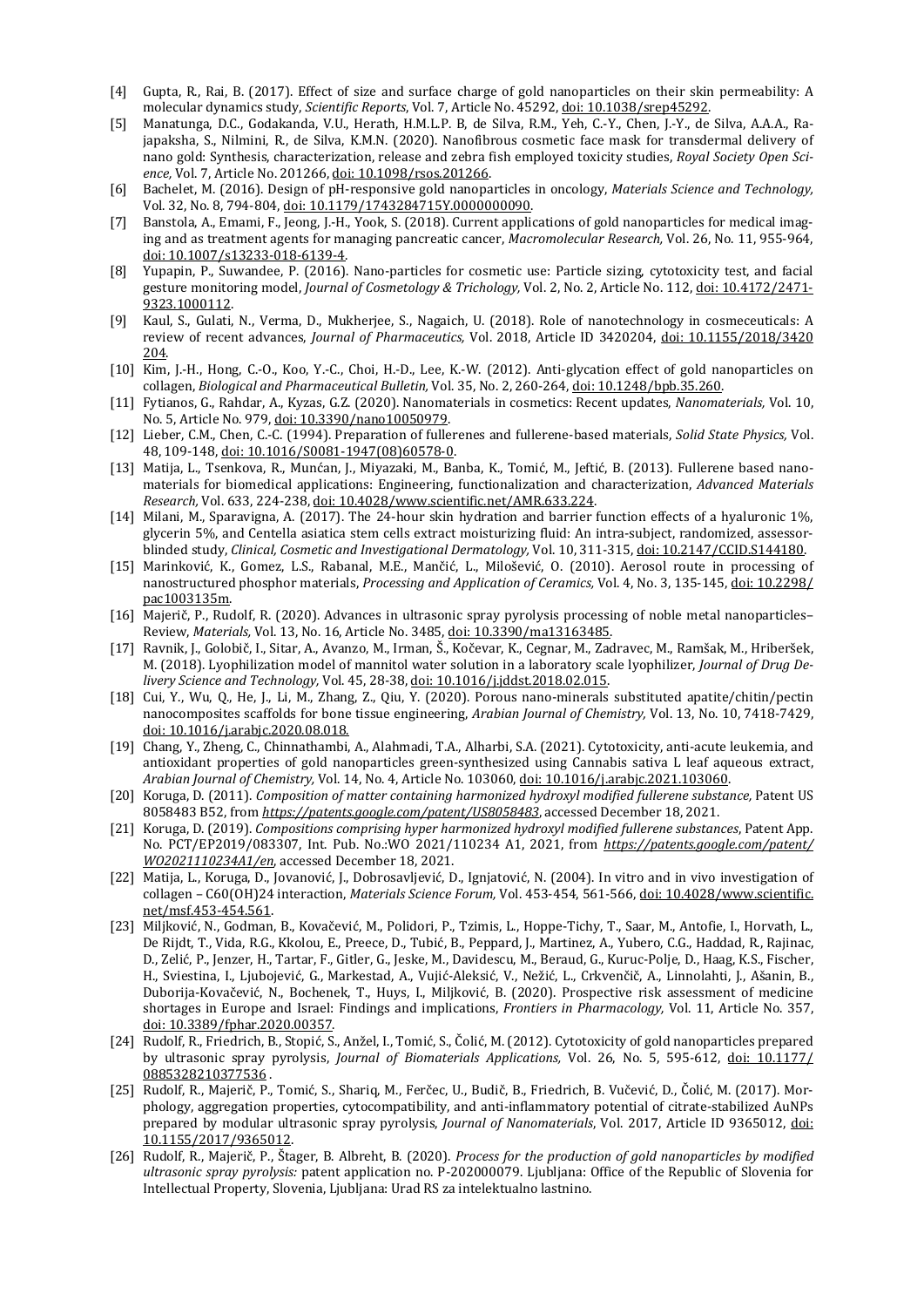- [27] Shariq, M., Chattopadhyaya, S., Rudolf, R., Dixit, A.R. (2020). Characterization of AuNPs based ink for inkjet printing of low cost paper based sensors, *Materials Letters,* Vol. 264, Article ID 127332, [doi: 10.1016/j.matlet.](https://doi.org/10.1016/j.matlet.2020.127332) [2020.127332.](https://doi.org/10.1016/j.matlet.2020.127332)
- [28] Shariq, M., Friedrich, B., Budic, B., Hodnik, N., Ruiz-Zepeda, F., Majerič, P., Rudolf, R. (2018). Successful synthesis of gold nanoparticles through ultrasonic spray pyrolysis from a gold(III) nitrate precursor and their interaction with a high electron beam, *ChemistryOpen,* Vol. 7, No. 7, 533-542, [doi: 10.1002/open.201800101.](https://doi.org/10.1002/open.201800101)
- [29] Abdelwahed, W., Degobert, G., Stainmesse, S., Fessi, H. (2006). Freeze-drying of nanoparticles: Formulation, process and storage considerations, *Advanced Drug Delivery Reviews,* Vol. 58, No. 15, 1688-1713, [doi: 10.1016/](https://doi.org/10.1016/j.addr.2006.09.017) [j.addr.2006.09.017.](https://doi.org/10.1016/j.addr.2006.09.017)
- [30] Jović, Z. (2020). *Quantum cosmetics – Revolution in skin care,* Nova Galaksija Zepter's Nanoworld, 86-98.
- [31] Koruga, Ð., Miljković, S., Ribar, S., Matija, L., Kojić, D. (2010). Water hydrogen bonds study by opto-magnetic fingerprint technique, *Acta Physica Polonica A,* Vol. 117, No. 5, 777-781[, doi: 10.12693/APhysPolA.117.777.](https://doi.org/10.12693/APhysPolA.117.777)
- [32] Koruga, Ð., Bandić, J., Janjić, G., Lalović, Č., Munćan, J., Dobrosavljević Vukojević, D. (2012). Epidermal layers characterisation by opto-magnetic spectroscopy based on digital image of skin, *Acta Physica Polonica A,* Vol. 121, No. 3, 606-610[, doi: 10.12693/APhysPolA.121.606.](https://doi.org/10.12693/APhysPolA.121.606)
- [33] Jeftic, B., Papic-Obradovic, M., Muncan, J., Matija, L., Koruga, D. (2017). Optomagnetic imaging spectroscopy application in cervical dysplasia and cancer detection: Comparation of stained and unstained papanicolaou smears, *Journal of Medical and Biological Engineering,* Vol. 37, No. 6, 936-943[, doi: 10.1007/s40846-017-0255-z.](https://doi.org/10.1007/s40846-017-0255-z)
- [34] Dragicevic, A., Matija, L., Krivokapic, Z., Dimitrijevic, I., Baros, M., Koruga, D. (2019). Classification of healthy and cancer states of colon epithelial tissues using opto-magnetic imaging spectroscopy, *Journal of Medical and Biological Engineering*, Vol. 39, No. 3, 367-380[, doi: 10.1007/s40846-018-0414-x.](https://doi.org/10.1007/s40846-018-0414-x)
- [35] Koruga, D., Tomic, A. (2009). *System and method for analysis of light-matter interaction based on spectral convolution,* Int. App. NoL. PCT/US2009/030347, Int. Pb. No.: WO 2009/089292 A1, 2009.
- [36] Bandic, J., Koruga, D., Marinkovich, S., Mehendale, R. (2007). *Analytic methods of tissue evaluation,* Patent US 10,085,643 B2, 2018.
- [37] Jacques, S.L. (2013). Optical properties of biological tissues: A review, *Physics in Medicine & Biology,* Vol. 58, No. 11, R37-61[, doi: 10.1088/0031-9155/58/11/R37.](https://doi.org/10.1088/0031-9155/58/11/R37)
- [38] Higuchi, T. (1988). Approach to an irregular time series on the basis of the fractal theory, *Physica D: Nonlinear Phenomena,* Vol. 31, No. 2, 277-283[, doi: 10.1016/0167-2789\(88\)90081-4.](https://doi.org/10.1016/0167-2789(88)90081-4)
- [39] Klonowski, W. (2002). Chaotic dynamics applied to signal complexity in phase space and in time domain, *Chaos, Solitons & Fractals,* Vol. 14, No. 9, 1379-1387[, doi: 10.1016/S0960-0779\(02\)00056-5.](https://doi.org/10.1016/S0960-0779(02)00056-5)
- [40] Lin, P.-C, Lin, S., Wang, P.C., Sridhar, R. (2014). Techniques for physicochemical characterization of nanomaterials, *Biotechnology Advances,* Vol. 32, No. 4, 711-726[, doi: 10.1016/j.biotechadv.2013.11.006.](https://doi.org/10.1016/j.biotechadv.2013.11.006)
- [41] Tsantilis, S., Pratsinis, S.E. (2004). Soft- and hard-agglomerate aerosols made at high temperatures, *Langmuir,* Vol. 20, No. 14, 5933-5939[, doi: 10.1021/la036389w.](https://doi.org/10.1021/la036389w)
- [42] Yeap, S.P. (2018). Permanent agglomerates in powdered nanoparticles: Formation and future prospects, *Powder Technology,* Vol. 323, 51-59[, doi: 10.1016/j.powtec.2017.09.042.](https://doi.org/10.1016/j.powtec.2017.09.042)
- [43] Teleki, A., Wengeler, R., Wengeler, L, Nirschl, H., Pratsinis, S.E. (2008). Distinguishing between aggregates and agglomerates of flame-made TiO2 by high-pressure dispersion, *Powder Technology,* Vol. 181, No. 3, 292-300, [doi:](https://doi.org/10.1016/j.powtec.2007.05.016)  [10.1016/j.powtec.2007.05.016.](https://doi.org/10.1016/j.powtec.2007.05.016)
- [44] Behera, M., Ram, S. (2013). Spectroscopy-based study on the interaction between gold nanoparticle and poly(vinylpyrrolidone) molecules in a non-hydrocolloid, *International Nano Letters,* Vol. 3, Article No. 17, [doi:](https://doi.org/10.1186/2228-5326-3-17)  [10.1186/2228-5326-3-17.](https://doi.org/10.1186/2228-5326-3-17)
- [45] Seoudi, R. Fouda, A.A., Elmenshawy, D.A. (2010). Synthesis, characterization and vibrational spectroscopic studies of different particle size of gold nanoparticle capped with polyvinylpyrrolidone, *Physica B: Condensed Matter*, Vol. 405, No. 3, 906-911[, doi: 10.1016/j.physb.2009.10.012.](https://doi.org/10.1016/j.physb.2009.10.012)
- [46] Tiyyagura, H.R., Majerič, P., Bračič, M., Anžel, I., Rudolf, R. (2021). Gold inks for inkjet printing on photo paper: Complementary characterisation, *Nanomaterials,* Vol. 11, No. 3, Article No. 599[, doi: 10.3390/nano11030599.](https://doi.org/10.3390/nano11030599)
- [47] Majerič, P. (2016). *Synthesis of gold nanoparticles with a modified ultrasonic spray pyrolysis,* Doctoral dissertation, University of Maribor, Faculty of Mechanical Engineering.
- [48] Sumi, N., Chitra, K.C. (2019). Impact of fullerene C<sub>60</sub> on behavioral and hematological changes in the freshwater fish, Anabas testudineus (Bloch, 1792), *Applied Nanoscience,* Vol. 9, No. 8, 2147-2167, [doi: 10.1007/s13204-019-](https://doi.org/10.1007/s13204-019-01041-1) [01041-1.](https://doi.org/10.1007/s13204-019-01041-1)
- [49] Wang, X., Tang, F., Qi, X., Lin, Z., Battocchi, D., Chen, X. (2019). Enhanced protective coatings based on nanoparticle fullerene C60 for oil & gas pipeline corrosion mitigation, *Nanomaterials,* Vol. 9, No. 10, Article No. 1476, [doi:](https://doi.org/10.3390/nano9101476) [10.3390/nano9101476.](https://doi.org/10.3390/nano9101476)
- [50] Holec, D., Löfler, L., Zickler, G.A., Vollath, D., Fischer, F.D. (2021). Surface stress of gold nanoparticles revisited, *International Journal of Solids and Structures,* Vol. 224, Article No. 111044[, doi: 10.1016/j.ijsolstr.2021.111044.](https://doi.org/10.1016/j.ijsolstr.2021.111044)
- [51] Rudolf, R., Majerič, P., Golub, D., Tiyyagura, H.R. (2020). Testing of novel nano gold ink for inkjet printing, *Advances in Production Engineering & Management,* Vol. 15, No. 3, 358-368, [doi: 10.14743/apem2020.3.371.](https://doi.org/10.14743/apem2020.3.371)
- [52] Gawade, R.P., Chinke, S.L., Alegaonkar, P.S. (2020). Chapter 17 Polymers in cosmetics, *Polymer Science and Innovative Applications,* Elsevier, Amsterdam, Netherlands, 545-565, [doi: 10.1016/B978-0-12-816808-0.00017-](https://doi.org/10.1016/B978-0-12-816808-0.00017-2) [2.](https://doi.org/10.1016/B978-0-12-816808-0.00017-2)
- [53] Al-Johani, H., Abou-Hamad, E., Jedidi, A., Widdifield, C.M., Viger-Gravel, J., Sangaru, S.S., Gajan, D., Anjum, D.H., Ould-Chikh, S., Hedhili, M.N., Gurinov, A., Kelly, M.J., El Eter, M., Cavallo, L., Emsley, L., Basset, J.-M. (2017). The structure and binding mode of citrate in the stabilization of gold nanoparticles, *Nature Chemistry,* Vol. 9, 890- 895, [doi: 10.1038/nchem.2752.](https://doi.org/10.1038/nchem.2752)